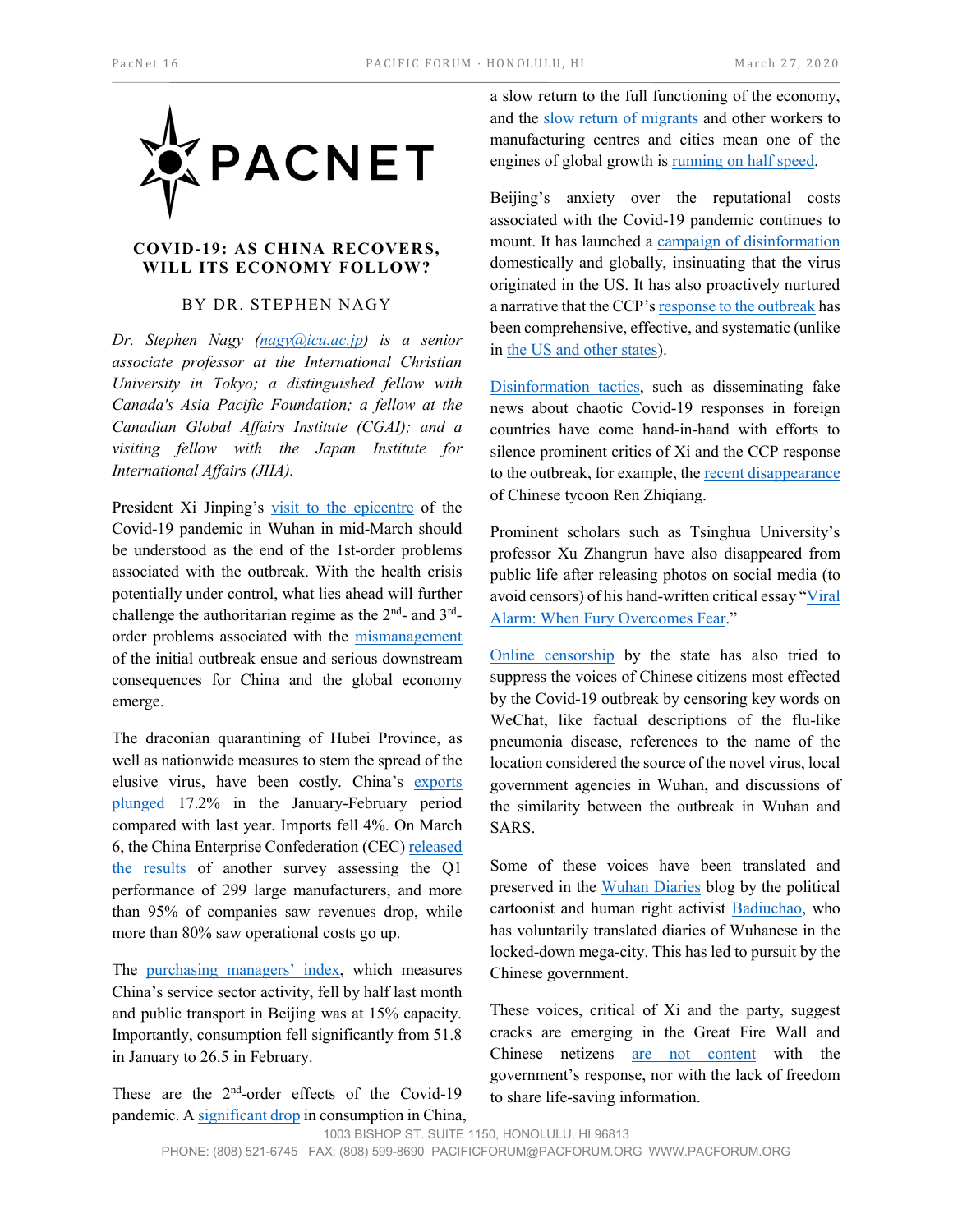As 2nd-order economic issues continue to put [downward pressure](http://www.china.org.cn/china/2020-03/19/content_75832215.htm) on the Chinese economy, the CCP's bargain with its citizens, in which they retain political control in exchange for steady and stable economic growth, will become increasingly more difficult to sustain.

This is where the  $3<sup>rd</sup>$ -order problems will aggravate domestic contradictions in the Chinese system.

Now that the Covid-19 virus has spread to North America and Europe, we see major economies around the world [adopting social distancing measures.](https://www.rand.org/blog/2020/03/the-social-distancing-economy-qa-with-rand-experts.html?utm_source=WhatCountsEmail&utm_medium=RAND%20Policy%20Currents+AEM:%20%20Email%20Address%20NOT%20LIKE%20DOTMIL&utm_campaign=AEM:631600804) These measures have [shocked stock markets](https://www.marketwatch.com/story/5-reasons-coronavirus-crushed-the-dow-and-left-global-financial-markets-broken-this-week-2020-03-13) and unleashed uncertainty related to global growth and to the extent the Covid-19 will spread, impacting the health and dynamism of economies.

Supply chains have also been [negatively impacted](https://www.dnb.com/perspectives/supply-chain/coronavirus-business-impact.html) by the Covid-19 outbreak in China and the crisis has exposed the dangers of overexposure to the Chinese market, resulting in [calls to diversity supply chains.](https://www.bruegel.org/2020/02/companies-must-move-supply-chains-further-from-china/) This is a wake-up call to states and businesses alike who have not built a diverse trade portfolio to insulate themselves from a shock in the China-centered global production network.

Perhaps more critically, now that Covid-19 has spread to rich, developed regions, China's ability to provide steady economic growth for its citizens will be strained at best. Facing [a demand shock,](https://www.bloomberg.com/news/videos/2020-03-16/virus-could-cause-epic-demand-shock-says-academy-securities-tchir-video) the question is not when the Chinese economy will be online again, but who it will sell its products to.

The demand shock and possibility of the virus' [reintroduction or re-emergence](https://www.nature.com/articles/d41586-020-00741-x) in China are 3rd-order problems the Chinese government will not be able to manage as effectively as its initial wave of quarantine efforts.

Demand will only increase if North America, Europe, Japan, and other wealthy states effectively halt the spread of the virus and quickly return to normal socioeconomic activities. [Initial estimates](https://www.vox.com/policy-and-politics/2020/3/13/21178289/confirmed-coronavirus-cases-us-countries-italy-iran-singapore-hong-kong) suggest that Europe and the US have done poorly compared to Japan, Hong Kong, Singapore, and South Korea, suggesting the demand side of growth will not return anytime soon.

Preventing the [reintroduction or re-emergence](https://www.scmp.com/news/china/society/article/3075872/zero-new-domestic-coronavirus-cases-china-first-time-epidemic) of the virus in China may already be past the point of no return due to skepticism about data on the outbreak in China and because many Chinese citizens are [returning home from abroad,](https://www.washingtonpost.com/world/asia_pacific/chinese-citizens-abroad-seek-refuge-from-the-coronavirus-epidemic--at-home/2020/03/17/836140f8-67f2-11ea-b199-3a9799c54512_story.html) based on the rationale that China has effectively contained the outbreak.

A return of Covid-19 in any form to China will accelerate the decoupling and deglobalization process beginning with President Donald Trump's trade war with China. It will also inculcate more instability into US-China relations, the global economy, and the global community's ability to deal with global issues such as climate change, transnational diseases, and the next Black Swan event.

How Xi and the CCP manage the ensuing  $2<sup>nd</sup>$ - and  $3<sup>rd</sup>$ order problems associated with the Covid-19 pandemic will impact China, but also regional and global stability. Its initial reaction to the Covid-19 outbreak exposed the [institutional challenges](https://www.japantimes.co.jp/opinion/2020/03/12/commentary/world-commentary/crisis-exposes-chinas-institutional-problems/#.XnQs3aj7Qow) associated with calcifying authoritarian rule. It also demonstrated that its system can quickly martial resources to suppress viral transmission.

Whether it can negotiate the demand shock side of the Covid-19 pandemic, as well as another possible outbreak are questionable. The answer to these lines of inquiry are unknown, but the potential repercussions are several.

A successful response may solidify Xi's and CCP rule in China and provide it domestic legitimacy, even increasing its political capital globally for effective governance.

While not impossible, this outcome is not likely, as China requires the global community to buy the goods produced in its [export-based economy.](https://carnegieendowment.org/2020/03/19/china-s-economic-growth-now-depends-on-west-pub-81326) With that in mind, the options for the Chinese leadership are narrowing and it will be increasingly difficult to maintain stable, sustainable economic growth.

More crucially, without sustainable economic growth, the CCP's goals of ["socialist modernization"](https://www.csis.org/analysis/xi-jinping-opens-19th-party-congress-proclaiming-new-era-his) by 2035 and a ["modern socialist country](https://www.csis.org/analysis/xi-jinping-opens-19th-party-congress-proclaiming-new-era-his) that is strong, prosperous, democratic, culturally advanced, and harmonious" by 2049, are less likely than China finding itself in the [middle-income trap.](https://knowledge.insead.edu/blog/insead-blog/how-china-can-avoid-the-middle-income-trap-4629) This may